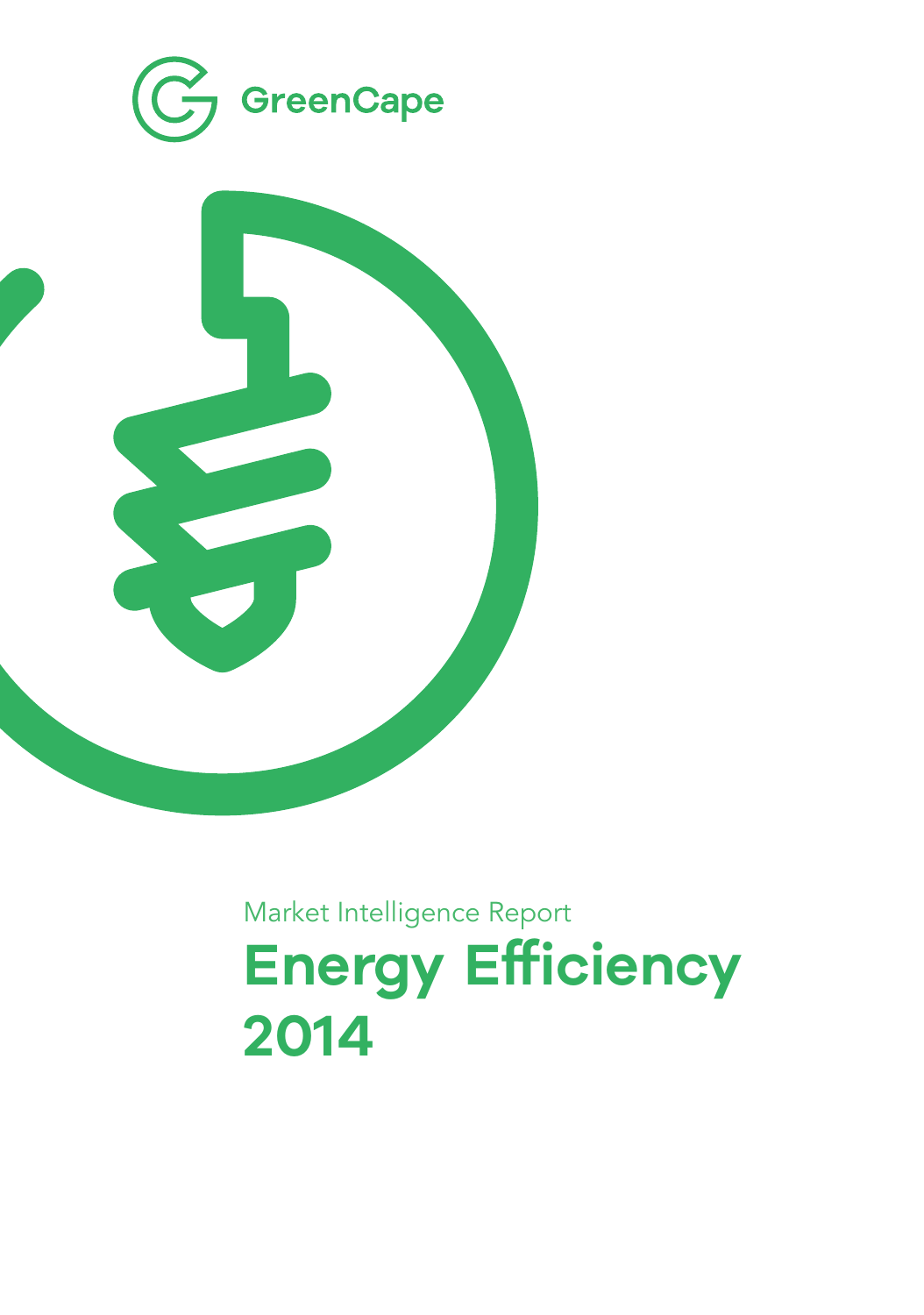## List of acronyms 3

## Executive summary 4

| 1. | Standards and legislation<br>1.1.<br>SANS 10400 - New building codes |                                                                      | 5<br>5   |  |
|----|----------------------------------------------------------------------|----------------------------------------------------------------------|----------|--|
|    | 1.2.                                                                 | SANS 50010 - Measurement and verification of energy savings          |          |  |
|    | 1.3.                                                                 | SANS 941 - Energy efficiency for electrical and electronic apparatus |          |  |
|    | 1.4.                                                                 | Mandatory use of non-resistive electrical heating for water          |          |  |
|    | 1.5.                                                                 | Compulsory standards                                                 |          |  |
| 2. | Incentives and financing instruments                                 |                                                                      |          |  |
|    | 2.1.                                                                 | Energy Efficiency Demand-Side Management (EEDSM)                     |          |  |
|    | 2.2.                                                                 | Section 12L tax concessions                                          |          |  |
|    | 2.3.                                                                 | Carbon tax on emissions                                              |          |  |
|    | 2.4.                                                                 | Accelerated depreciation                                             |          |  |
| 3. | Industry bodies and associations                                     |                                                                      | 8        |  |
|    | 3.1.                                                                 | The Sustainable Energy Association of South Africa (SESSA)           |          |  |
|    | 3.2.                                                                 | South African Solar Thermal Technology Platform (SA-STTP)            |          |  |
|    | 3.3.                                                                 | South African Heat Pump Suppliers Association (SAHSA)                |          |  |
| 4. | Market updates                                                       |                                                                      |          |  |
|    | 4.1.                                                                 | DSWH industry                                                        |          |  |
|    | 4.1.1.                                                               | LP SWH market                                                        |          |  |
|    |                                                                      | HP SWH market<br>4.1.2.                                              | 10       |  |
|    |                                                                      | 4.1.2.1.<br>Industry performance overall                             | 11       |  |
|    |                                                                      | 4.1.2.2. Industry performance by province                            | 12       |  |
|    |                                                                      | 4.1.2.3.<br>Industry performance by system size                      | 13       |  |
|    |                                                                      | 4.1.2.4.<br>Imports of solar water heaters                           | 19       |  |
|    |                                                                      | 4.1.2.5.<br>Exports of SWH                                           | 20<br>21 |  |
|    | 4.2.                                                                 | Energy-saving lights                                                 |          |  |
|    | 4.3.                                                                 | Embedded generation                                                  |          |  |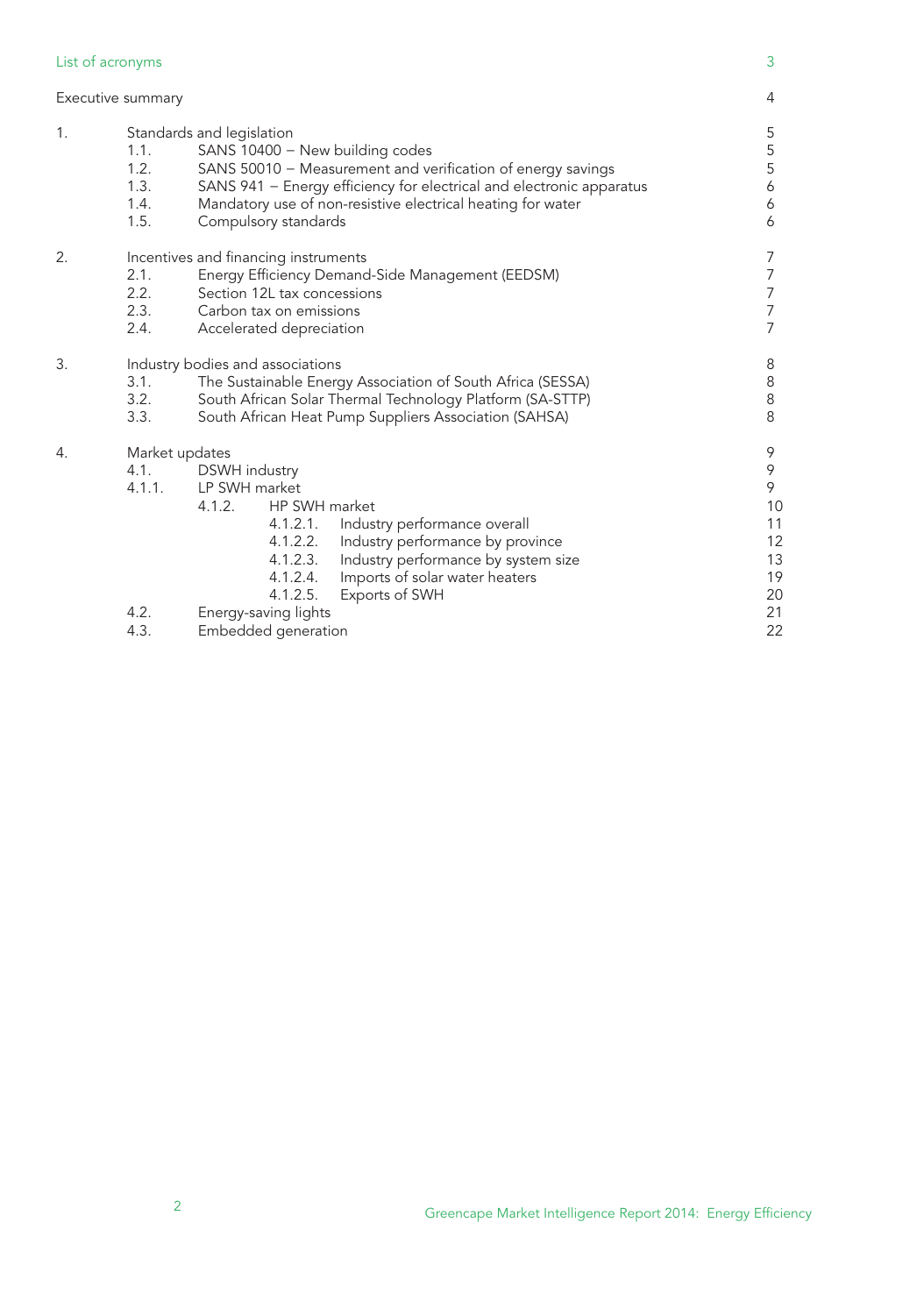## List of acronyms

| AC           | alternating current                              |
|--------------|--------------------------------------------------|
| CFL          | compact fluorescent light                        |
| DC.          | direct current                                   |
| <b>DoE</b>   | Department of Energy                             |
| <b>DSWH</b>  | domestic solar water heater                      |
| DTI          | Department of Trade and Industry                 |
| <b>EEDSM</b> | Energy Efficiency Demand-Side Management         |
| <b>ESCO</b>  | energy service company                           |
| HP SWH       | high-pressure solar water heater                 |
| <b>IDM</b>   | Integrated Demand-Side Management                |
| <b>IPP</b>   | independent power producer                       |
| LED          | light emitting diode                             |
| LP SWH       | low-pressure solar water heater                  |
| <b>LSM</b>   | Living Standards Measure                         |
| <b>MYPD</b>  | multi-year price determination                   |
| <b>NERSA</b> | National Energy Regulator of South Africa        |
| <b>NRCS</b>  | National Regulator for Compulsory Specifications |
| <b>PV</b>    | photovoltaic                                     |
| SA-STTP      | South African Solar Thermal Technical Platform   |
| SABS         | South African Bureau of Standards                |
| <b>SAHSA</b> | South African Heat Pump Suppliers Association    |
| <b>SESSA</b> | Sustainable Energy Association of South Africa   |
| <b>SWH</b>   | solar water heater                               |
|              |                                                  |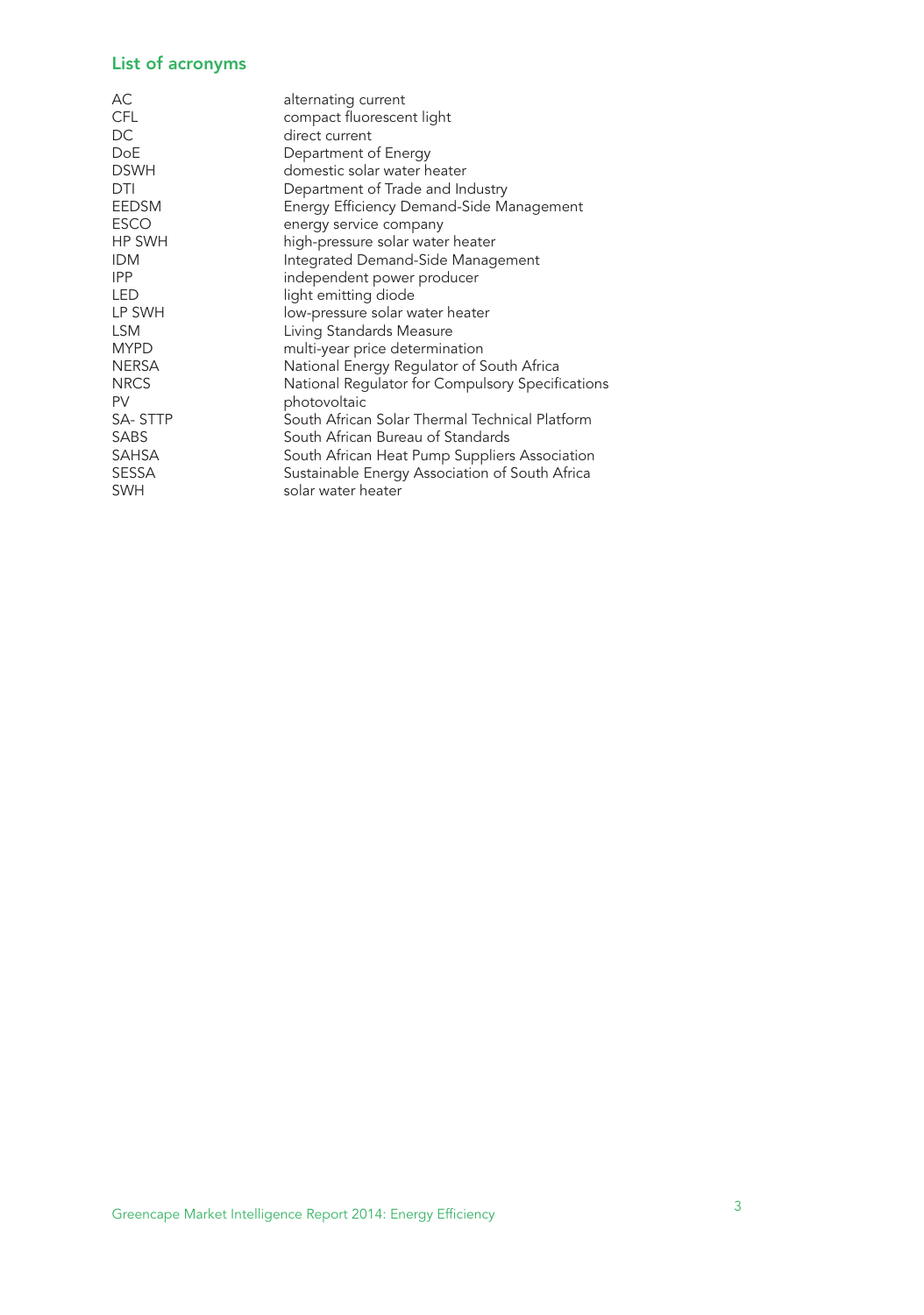## **Executive summary**

The last two to three years have been an exciting time for the clean energy sector in South Africa. We have seen the launch of the Independent Power Producer (IPP) Programmes and, as far as energy efficiency is concerned, there have been several significant developments.

In particular, the South African Bureau of Standards (SABS) has been instrumental in developing and publishing several new standards that vary from new building codes and specifying maximum energy losses to the use of solar water heaters (SWH) and non-electrical heating technologies. New standards for measuring and verifying energy efficiency schemes have been published, and some previously voluntary standards have been mandated to regulation through the National Regulator for Compulsory Standards (NRCS).

In parallel with the focus on making energy efficiency mainstream are some of the incentives and financing instruments provided by a number of institutional organisations with exposure to the industry. Eskom's Energy Efficiency Demand-Side Management (EEDSM) and Integrated Demand Management (IDM) incentives have been put on hold, and it is not certain that they will return. They may even be moved to a different entity. At the same time, the new tax incentive for implementing energy efficiency has been announced and plans by Treasury to implement a carbon tax are under development.

There have been some exciting new developments when it comes to industry association, particularly the foundation of the South African Solar Thermal Technology Platform (SA-STTP). This has set out to bring together a wide range of stakeholders

to share knowledge and information, promote awareness and bring about market transformation of the solar thermal industry.

Some of the markets under consideration have seen extraordinary growth, and some are not in good shape at all. The low-pressure solar water heater (LP SWH) sector is in dire straits after a failed attempt to change from a rebate model to a contracting or least cost tendering model. The high-pressure domestic SWH (HP DSWH) sector is in a contracting phase and undergoing rapid change. Sales peaked in 2011 with a substantial fall-off in 2012 and what appears to be a levelling-off in 2013. The sector is shedding active members which, if the sales stay constant, may mean a better outlook for the remaining competitors.

The energy saving lights sector, specifically the light emitting diode (LED) manufacturers, appear to be in a growth phase. It is not certain what impact the cancellation of the Eskom Integrated Demand Management programmes actually has on this sector. But it does seem that the local manufacturing sector has largely been excluded from these markets.

The embedded generation space is definitely looking up, with solar photovoltaics (PV) approaching price parity with Eskom retail pricing. Several large installations are underway or even complete, and these are not dependent on any subsidies or rebates. This is an indication of a sector that shows signs of promising growth.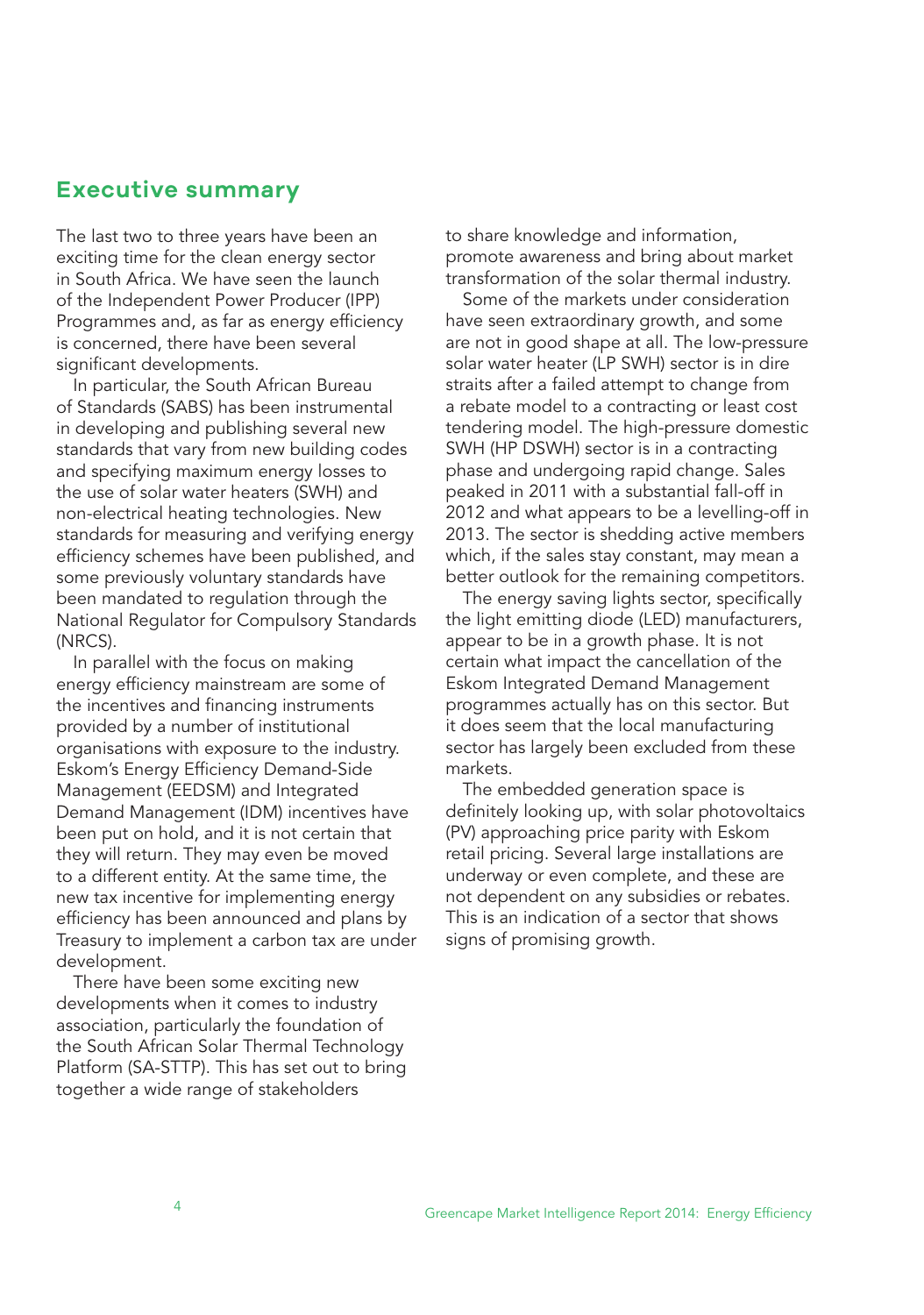# **1. Standards and legislation**

Over the past few years, the South African Bureau of Standards (SABS), South Africa's standards authority, has helped to develop several new or improved South African National Standards (SANS) through the appropriate technical committees and stakeholders. These standards have raised the requirements for energy efficiency in the built environment and consumer products, as follows:

#### **1.1. SANS 10400 − New building codes**

The new SANS 10400 was published and promulgated as a national building code effective from September 2012. In particular, this standard has far reaching effects on building design as far as energy efficiency and maximum energy consumption per square metre for different types of buildings are concerned.

Part XA1 specifies maximum energy consumption for specific buildings per square metre. This sets certain minimum and maximum specifications for fenestration, roof insulation, double cavity wall construction and so on. A radical shift in design change, especially towards a more energy-efficient construction, is foreseen.

Part XA2 specifies that at least 50% by volume of the annual average hot water heating requirement shall be provided by means other than electrical resistance heating, including − but not limited to − solar heating, heat pumps, heat recovery from other systems or processes and renewable combustible fuel. In future, this will help to stimulate the market for SWH and heat pumps as the building industry recovers and the number of new house plans submitted for approval increases.

### **1.2. SANS 50010 − Measurement and verification of energy savings**

The intention here is to provide a standard that offers assurance that 'actual savings should always be more than or equal to the reported savings'. The standard is designed to be used for regulatory purposes as well as by organisations that, on a voluntary basis, want to use a standardised approach to reporting their energy savings. This standard is related to the SANS 50001 energy management standard and is a voluntary standard that guides measurement and verification (M&V) processes.

## **1.3. SANS 941 − Energy efficiency for electrical and electronic apparatus**

Energy efficiency refers to the volume of output produced by a unit of energy. Several areas such as heating; cooling; building design; compressor, motor, pump and lighting efficiency; improved industrial process; fuel switching and vehicle fuel efficiency present good opportunities for implementing energy efficiency. The International Energy Agency (IEA) estimates that every dollar invested in energy efficiency reduces the amount that needs to be invested in new generation capacity by two dollars.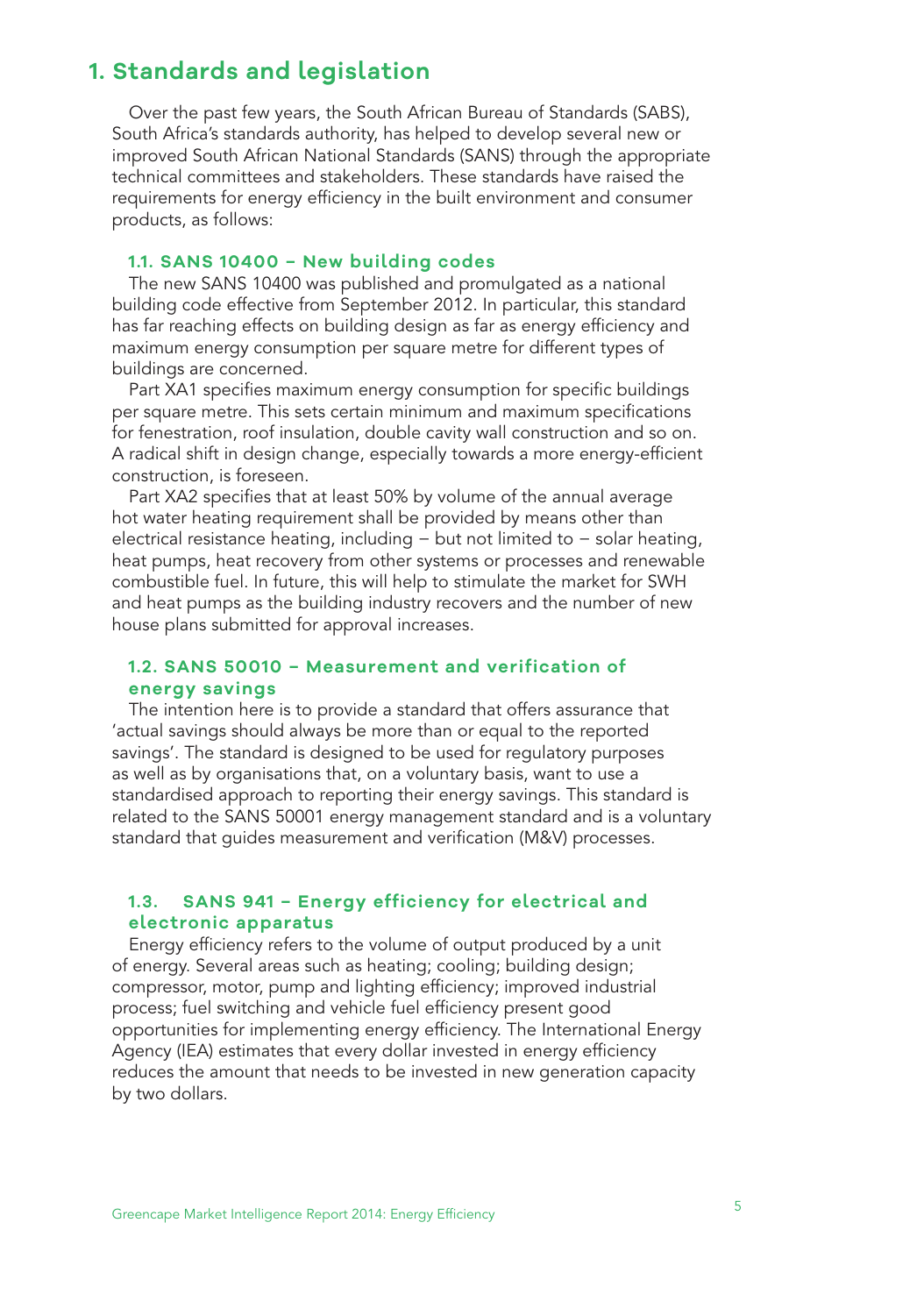The new energy efficiency labelling standard was published in 2013 and will be implemented in 2014. This standard applies to a wide range of electrical apparatuses, as follows: non-ducted air conditioners, heat pumps, audio and video equipment, dishwashers, electric lamps, electric ovens, refrigerators, freezers, tumble dryers, washer-dryer combinations and washing machines.

It is currently a voluntary standard, but will become regulation through the National Regulator for Compulsory Standards (NRCS) compulsory specification programme and will be published under NRCS VC 9008. This regulation will see all the appliances listed above adhering to a minimum energy performance standard. All appliances in this category will be labelled with the national/international labels.

For now, electric hot water storage tanks (geysers) will not be included in this label as the current SANS 151, which is also under review, is considered to set maximum heat loss limits for geysers. However, the challenge is that these limits are very low (D) and not in line with the minimum requirement for solar or combi geysers.

## **1.4. Mandatory use of non-resistive electrical heating for water**

As we explain above, Part XA2 of SANS 10400 specifies a maximum level of water to be heated by electrical resistive heaters. It is foreseen that the market for SWH and heat pumps will grow substantially, in line with growth in the new housing industry as a result of the new building regulations.

This industry saw very steep growth up to 2011. More than likely, this was due to the large number of new entrants into the industry. Since 2011, there has been a steep reduction in the number of companies offering solar products, which has led to a decline in total sales.

Future growth in installations because of growth in the housing market is anticipated. This will help to create a critical mass of business among the remaining players and support long-term growth in installations.

## **1.5. Compulsory standards**

In future, domestic solar water heaters (DSWH) and electrical or solar hot water storage tanks will be subject to mandatory quality testing by the SABS. Until now, testing by the SABS was voluntary except for companies that wanted to participate in the Eskom Solar Water Heater Rebate Programme or other Demand-Side Management (DSM) Programmes. The new National Regulator for Compulsory Specifications (NRCS) regulations for SWH and geysers, NRCS VC9004 and NRCS VC9006, will make testing to the respective standards compulsory for

all systems manufactured, sold or imported in South Africa. This has far reaching implications for the country's current DSHW manufacturing industry.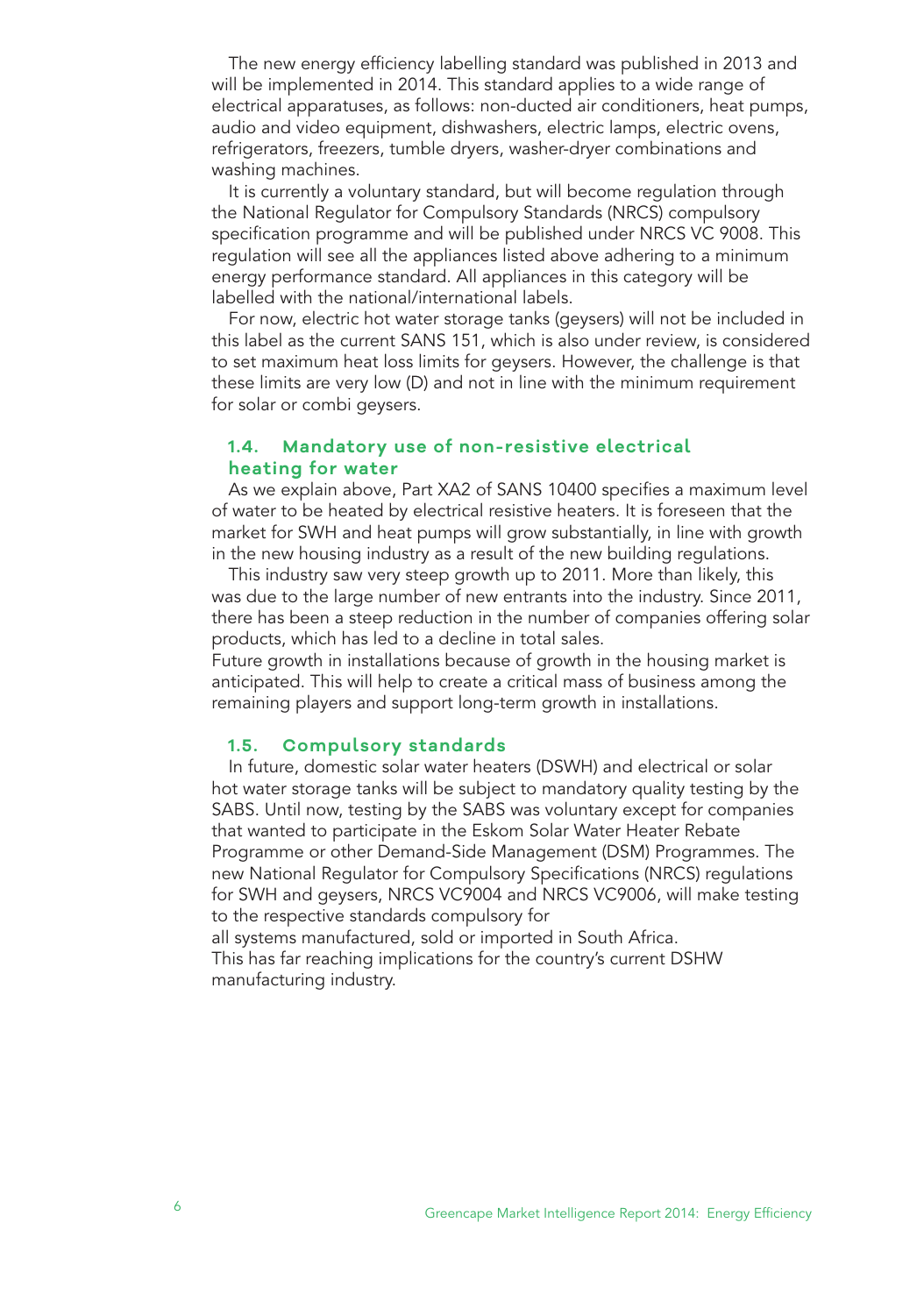# **2. Incentives and financing instruments**

## **2.1. Energy Efficiency Demand-Side Management (EEDSM**)

Eskom has been the implementation agency for demand-side activities as a strategy to mitigate the acute shortage of generation capacity. In particular, Eskom provided subsidies or rebates to a variety of technologies and markets to reduce peak demand at specific times. The 2013 multi-year price determination (MYPD), determined by the National Energy Regulator of South Africa (NERSA), does not provide funding for any of the normal Demand-Side Management (DSM) activities that were funded by Eskom. To this extent, all DSM funding has been cancelled or stopped until further notice. This applies to Standard Product, Standard Offer, Heat Pump Subsidies, Contracting Model and ESCO Model, all sub-programmes of the energy efficiency and DSM.

NERSA appears to be signalling that Eskom is not the best institution to carry out EEDSM activities. Essentially, these activities distract Eskom from its core activities, which involve generating and selling as much electricity as it can. It is expected that in time, EEDSM activities will be moved to the Department of Energy (DOE) or a similar organisation with the right capacity and strategic focus.

#### **2.2. Section 12L tax concessions**

On 8 November 2013, National Treasury published Section 12L putting into operation deductions of energy efficiency savings in terms of the Income Tax Act. Section 12L provides a tax deduction calculated at 45 cents per kilowatt hour or kilowatt hour equivalent of energy efficiency savings for anyone carrying on a trade during any year of assessment ending before 1 January 2020. The DOE will be hosting a road show in 2014 to provide clarity on how this will work.

#### **2.3. Carbon tax on emissions**

The proposed carbon tax legislation is still under development and is unlikely to be implemented in the next year. It is foreseen that when the carbon tax is implemented, it will encourage more energy conscious behaviour. Whether this will happen at the consumer's expense needs to be determined when the legislation is in final draft form.

#### **2.4. Accelerated depreciation**

The Accelerated Depreciation Programme allows a business to depreciate any qualifying asset over a three-year period at a rate of 50:30:20 rather than the normal five years or longer. How the new 12L tax deduction and the depreciation will affect each other on the income sheet and the viability of certain projects remains to be seen.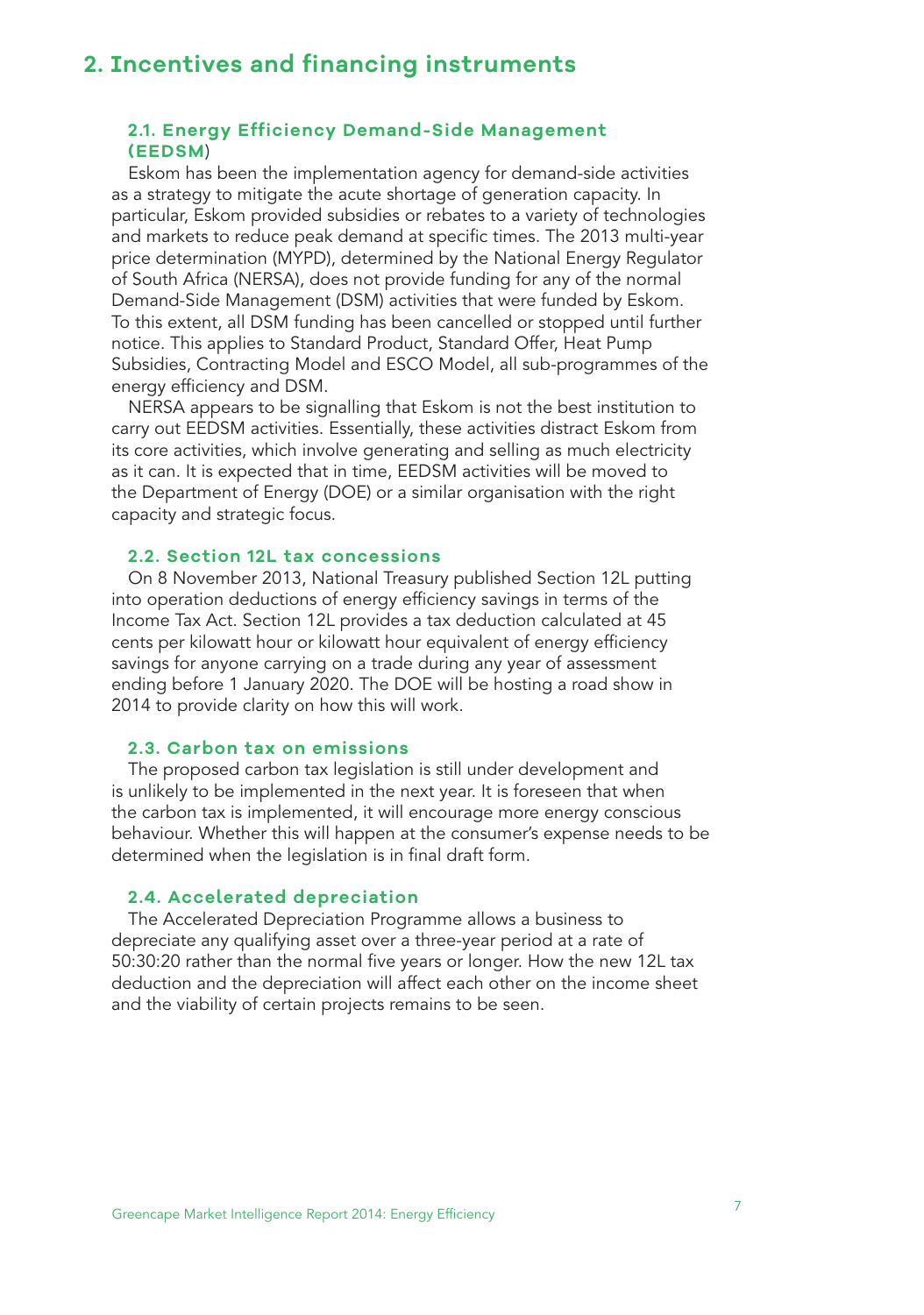# **3. Industry bodies and associations**

#### **3.1. The Sustainable Energy Association of South Africa (SESSA)**

SESSA is a long-established industry association representing the thermal solar industry. Although it attempted to represent the photovoltaic (PV) and wind sectors, it was not able to make any inroads here.

The chairman and ombudsman of the SWH chapter resigned during 2013 and no replacements had been appointed by January 2014.

SESSA membership is a requirement for participation in the HP SWH industry or rebate programme. SESSA membership was not a requirement for the Heat Pump or LP SWH or Standard Product Programme (SPP) when these schemes were cancelled.

## **3.2. South African Solar Thermal Technology Platform (SA-STTP)**

SA-STTP was launched on 17 May 2013 in Pretoria as part of the SOLTRAIN 2 programme. This initiative brings together a wide range of stakeholders including academia, research institutions, industry, government and all other interested parties to work towards knowledge sharing and promotion of all aspects of the solar thermal industry in South Africa. It provides a neutral platform for discussion and transparent decision making that includes all stakeholders and is open to anyone who is interested.

The platform was also formed to compile, through a consultative and inclusive process, a mutually agreed upon road map document that would help to give a unified voice to promoting solar thermal technologies, raising awareness of these technologies and pooling resources.

### **3.3. South African Heat Pump Suppliers Association (SAHSA)**

SAHSA is a new initiative formed by a collective body of thermal heat pump suppliers to promote their industry and give it a voice. Its members were previously supported and/or represented by SESSA, but they decided to form a new association that will better represent their needs.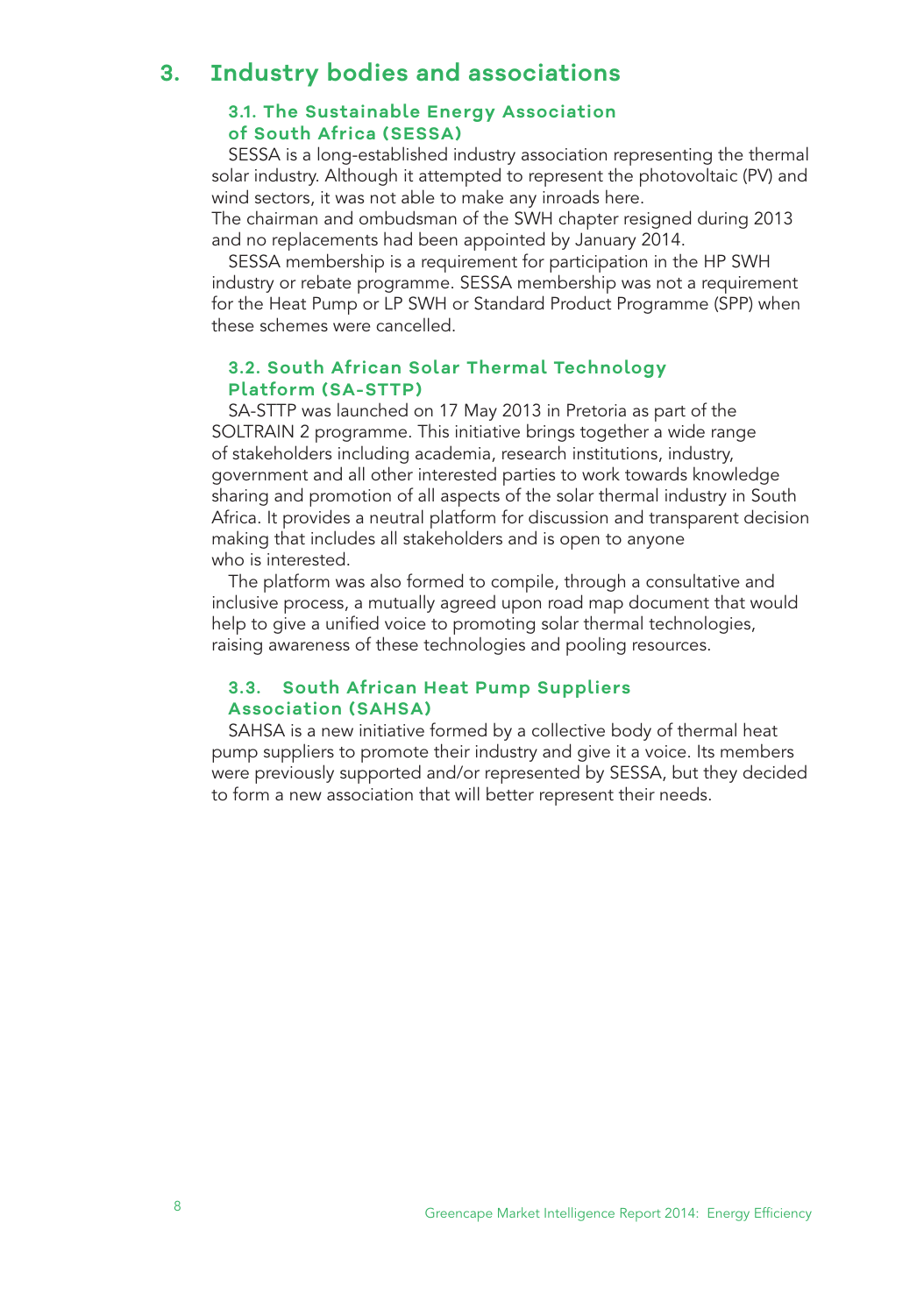## **4. Market updates**

## **4.1. DSWH industry**

The DSWH industry is in a consolidation phase, with many companies deciding either to exit or change their markets. Several interviews with industry players in late 2013 have confirmed that many companies have either exited already or are considering other more lucrative areas of the renewable energy sector. This is supported by an analysis of the number of brands and systems on offer over the period of review. Figure 5 shows the growth and decline of different brands and systems.

The industry has seen dramatic changes in the competitive landscape and while there is still growth in the industry, it is slow. At present, the solar water heating rebate is still in place for high-pressure installations but heat pumps are no longer subsidised for either domestic or industrial applications. The low-pressure market is virtually extinct with no clear policy or strategy from Eskom or the DoE.

#### **4.1.1. LP SWH market**

The subsidy for LP SWHs was also cancelled at the beginning of 2013 in favour of a contracting or least cost tender approach. This tender was originally issued in March 2013 and had to be re-issued due to problems in the wording of the first version. The submission deadline for the second tender was 14 June 2013. The tender was officially cancelled in November 2013. It was subject to products having local content in line with the designation of SWH by the DTI and definition of local content in SATS 1286:2012. None of the systems proposed in the tender submissions were found to be acceptable as they did not comply with the stipulated requirement of 70% local content on the collector or storage tank.

This presents a problem because the current standard for SWH (SANS1307:2012) is a system testing standard and the designation is a component-based definition. Considering that most low-pressure systems are integrated systems, a new approach for low-pressure solar system localisation tests will have to be found.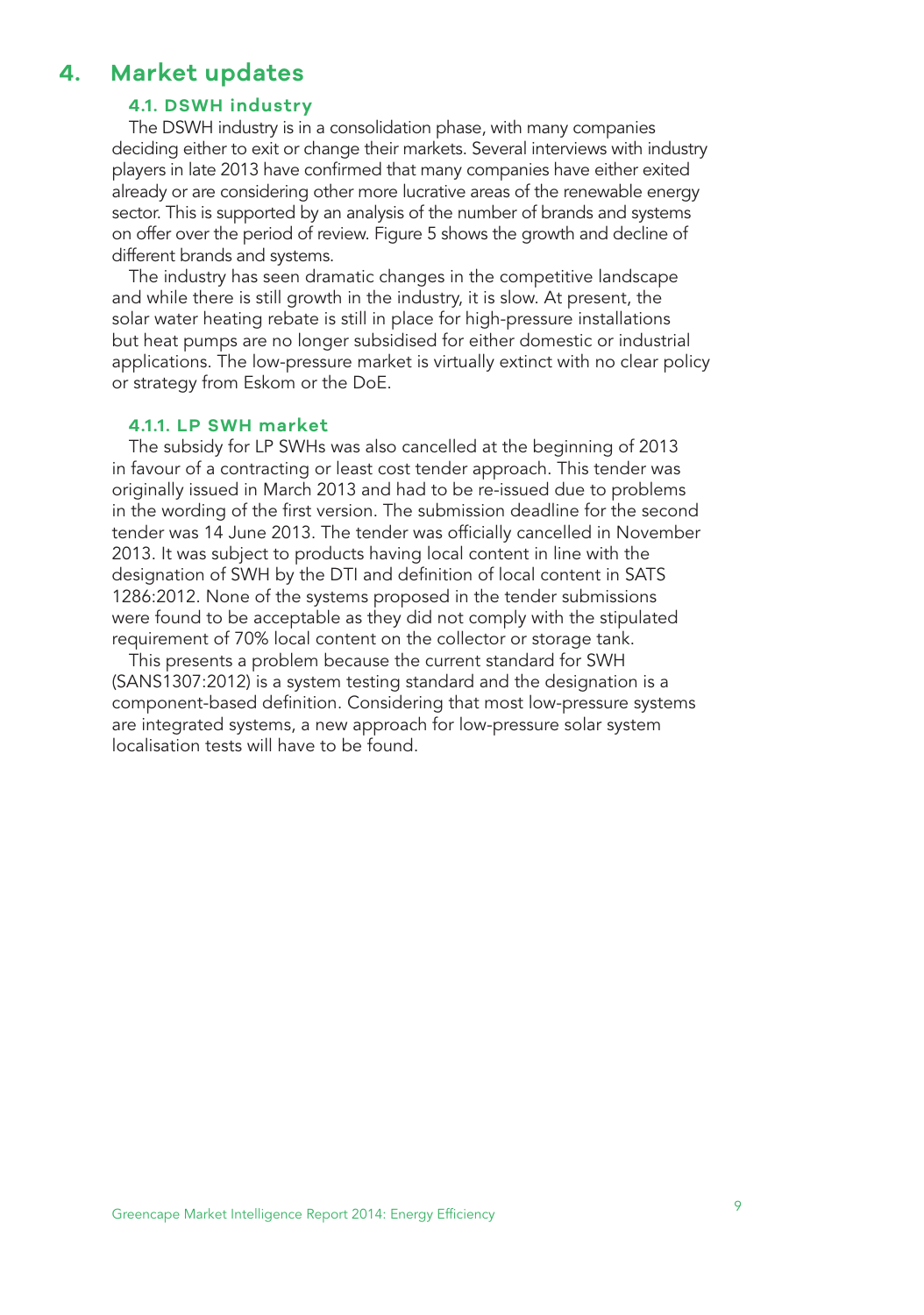#### **4.1.2. HP SWH market**

As mentioned, the HP SWH industry is in a state of flux and seeing slow but deliberate consolidation. The number of players rose from less than 50 in 2003 to over 700 in 2011, rapidly declining to approximately 400 in 2013. As the official industry association, SESSA is not able to confirm the number of paid-up members on its roll.

By the end of the second quarter of 2013, a total of 52 013 HP SWH units had been installed on the Eskom Solar Water Heater Rebate Programme. Over time, this would represent approximately 90% of all installations of high-pressure domestic solar water heaters (HP DSWH) in South Africa during the peak of the Eskom rebate programme.

It must be noted that in 2008-2009, only some of the known players in the market were represented. Therefore, a large number of the installations by non-participating solar installers were not included in the data. Some manufacturers and installers have chosen not to participate in the Eskom programme and one notable local manufacturer with national presence was blocked from participating.

Before Eskom Solar Water Heater Rebate Programme, the industry installed approximately 16 000 systems per year. During this time, before 2010, the low-pressure market segment was virtually non-existent except for a few farm installations, especially in the Western Cape.

A discussion of the industry performance follows below. These statistics are derived from the official Eskom rebate payment statistics that have been carefully cleaned up to reveal as much industry knowledge as possible without revealing any sensitive or personal data.

The City of Cape Town successfully launched its solar water heating programme towards the end of 2013. The programme targets the installation of approximately 150 000 HP DSWH. Launching the programme has been a long process working through a tight regulatory environment. The City has identified the key barriers to uptake of HP SWH as lack of financing and lack of credibility among the installers. These are two issues the City aims to address through this programme.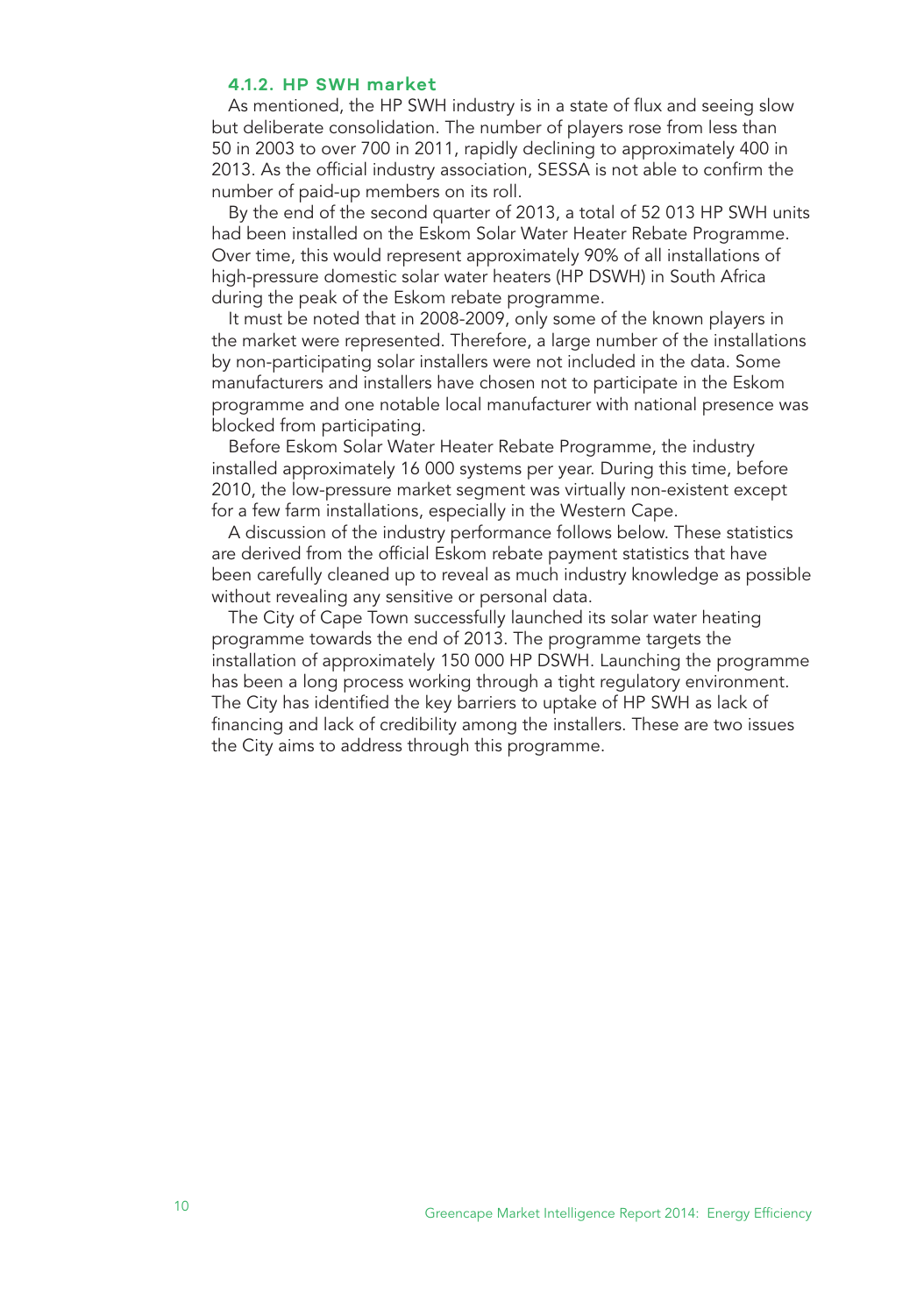#### **4.1.2.1. Industry performance overall**

The domestic SWH industry has seen substantial if erratic growth since 1975. These two graphs show the industry's performance per square metre:



## Figure 1: Total aread of glazed SWHs supplied (m<sup>2</sup>) per year

## **Figure 2: Annual Installations of glazed domestic SWHs (m2) on Eskom Rebate: 2008 – mid 2013**



1337,466667

The data in Figure 2 represent annual installations by square metre of HP DSWH on the Eskom rebate scheme, which has accounted for most DSWH installations since 2009. There is a substantial discrepancy between the 2008/2009 figures for the two data sets. More than likely, this is because the data in Figure 1 are extrapolated from a survey with estimated future installations while the data in Figure 2 are from actual recorded installations on the subsidy programme.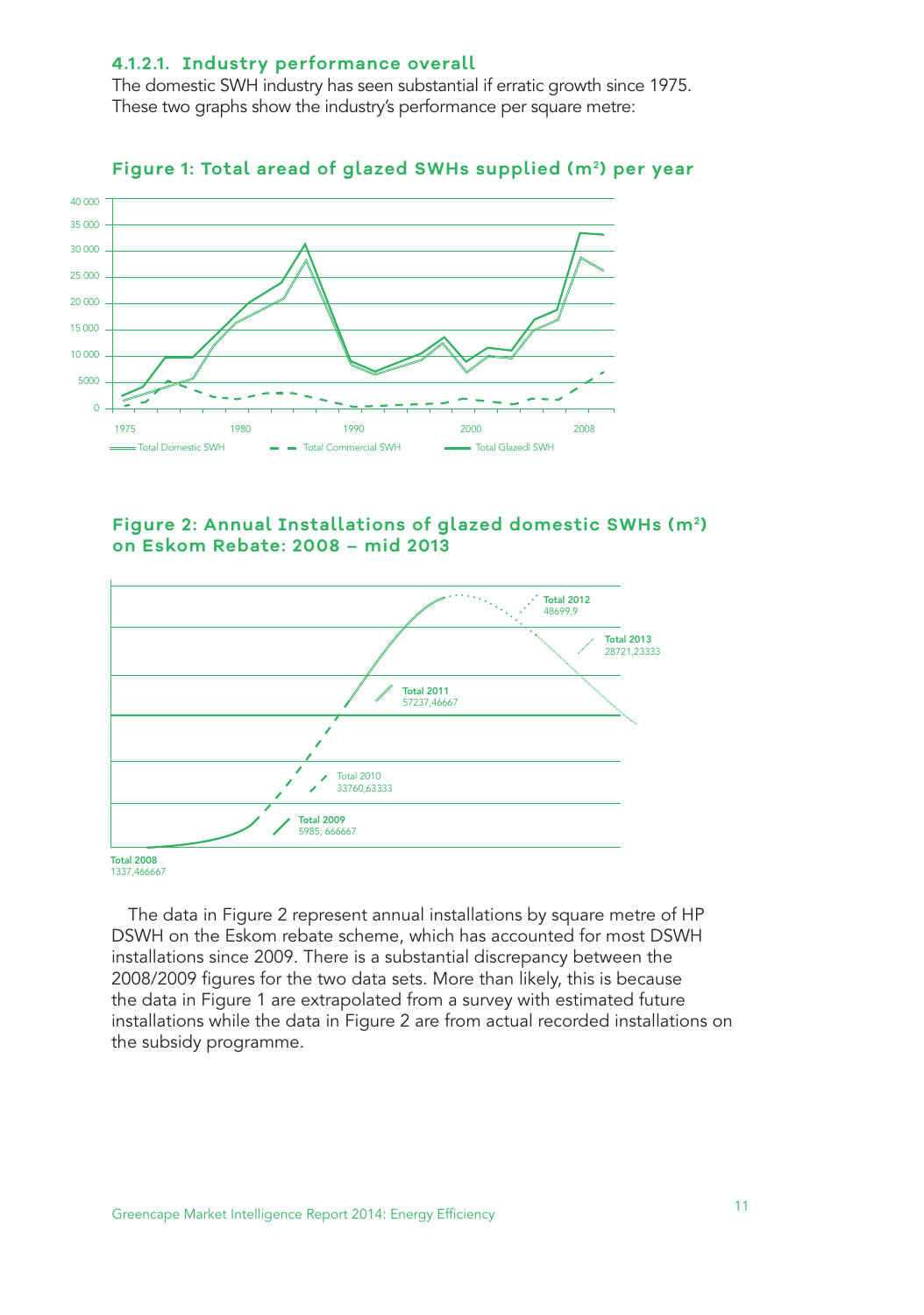It must also be noted that in 2008, not all SWH companies were participating in the Eskom rebate and the surface area in Figure 2 is derived from a deemed size of 1 m² per 60  $\ell$  of geyser capacity. Not all collectors are flat plate and not all systems are sized at 1  $m^2$  per 60  $\ell$ . It is interesting to note that for the majority of the rebate programme, installations surpassed historic levels, but installations tapered off from 2012, showing a definite contraction in the industry to a point where the annual installations for 2013 are almost the same as 2005.

## **Figure 3: Total installations per year on Eskom rebate**

HP SWH total installations per year





#### **Figure 4: Total installations per quarter on Eskom rebate**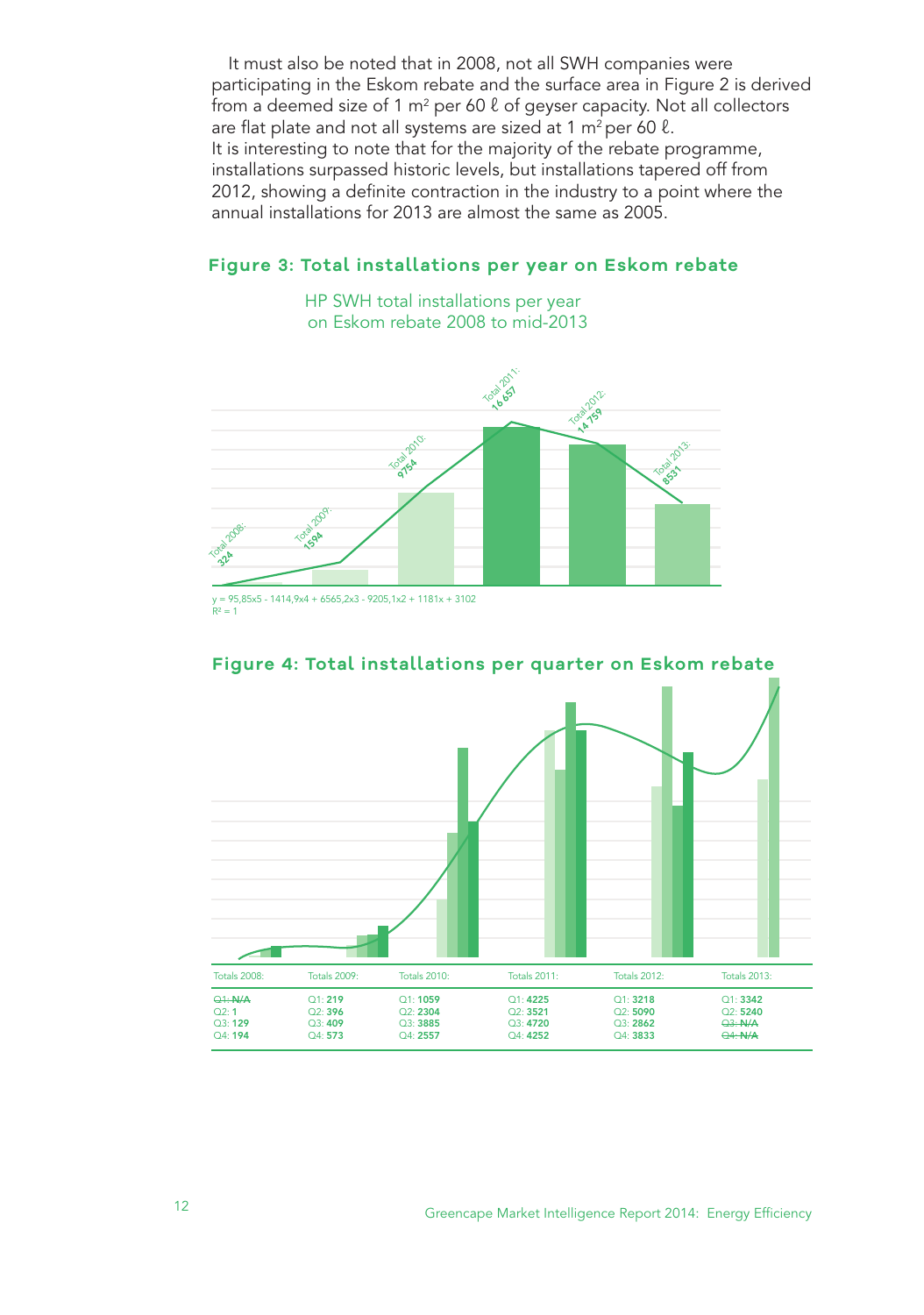The Eskom Solar Water Heater Rebate Programme started in February 2008. The rebate's performance and uptake by consumers was slack until mid-2010, when the value of the subsidies was nearly doubled. The near-100% growth in installations at the start of the second quarter 2010 is evidence that the consumers who did install SWH made use of the sudden increase in the subsidy value.

At the time, rumour was rife that the subsidy, and particularly the increased subsidy, would be short-lived. This resulted in a steep and unsustained increase in installations. Installations on the programme peaked in the first half of 2011 and subsequently dropped-off until a late rise in 2013. This rise could be the result of several factors including, among others, sustained electricity price increases.

It should be noted that these data only run until June 2013, when there was a general expectation of another double-digit electricity price increase. The total number of installations in 2012 was just over 14 500 units with 8 500 units in the first two quarters of 2013. It would be interesting to see whether the second two quarters sustained this increase to show a total industry recovery.

## **Figure 5: Rise and fall of brands and systems available on the Eskom rebate: 2008 – Mid-2013**



Notable changes in the industry since the launch of the Eskom Solar Water Heater Rebate Programme include the sudden increase in the number of companies importing systems, the number of brands on offer; and the number of resellers that have become active in the industry since 2008, especially between 2008 and 2011. Of particular interest is the near-80% increase in suppliers of different systems and the near-200% increase of the number of different systems available in these three years. This rise compared to a 71% increase in sales from 2010 to 2011. It indicates that the number of competitors and systems grew at a faster pace than the number of installations and could help to explain the sudden drop-off in sales and systems from 2011.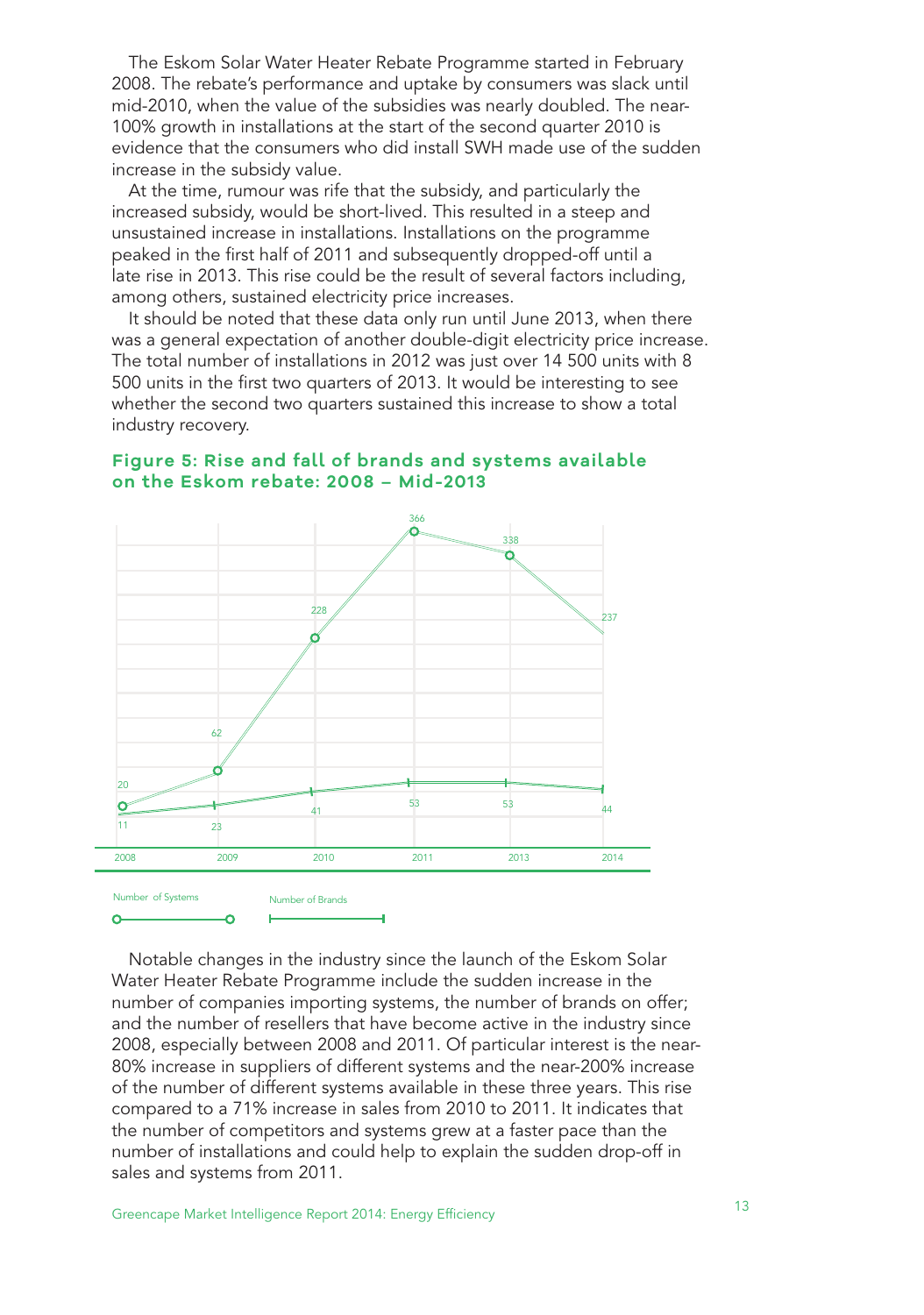## **Figure 6: Installations by province on Eskom rebate**



Gauteng leads the Western Cape in installations by aproximately 26% with a total of just under 19 000 installations since 2008.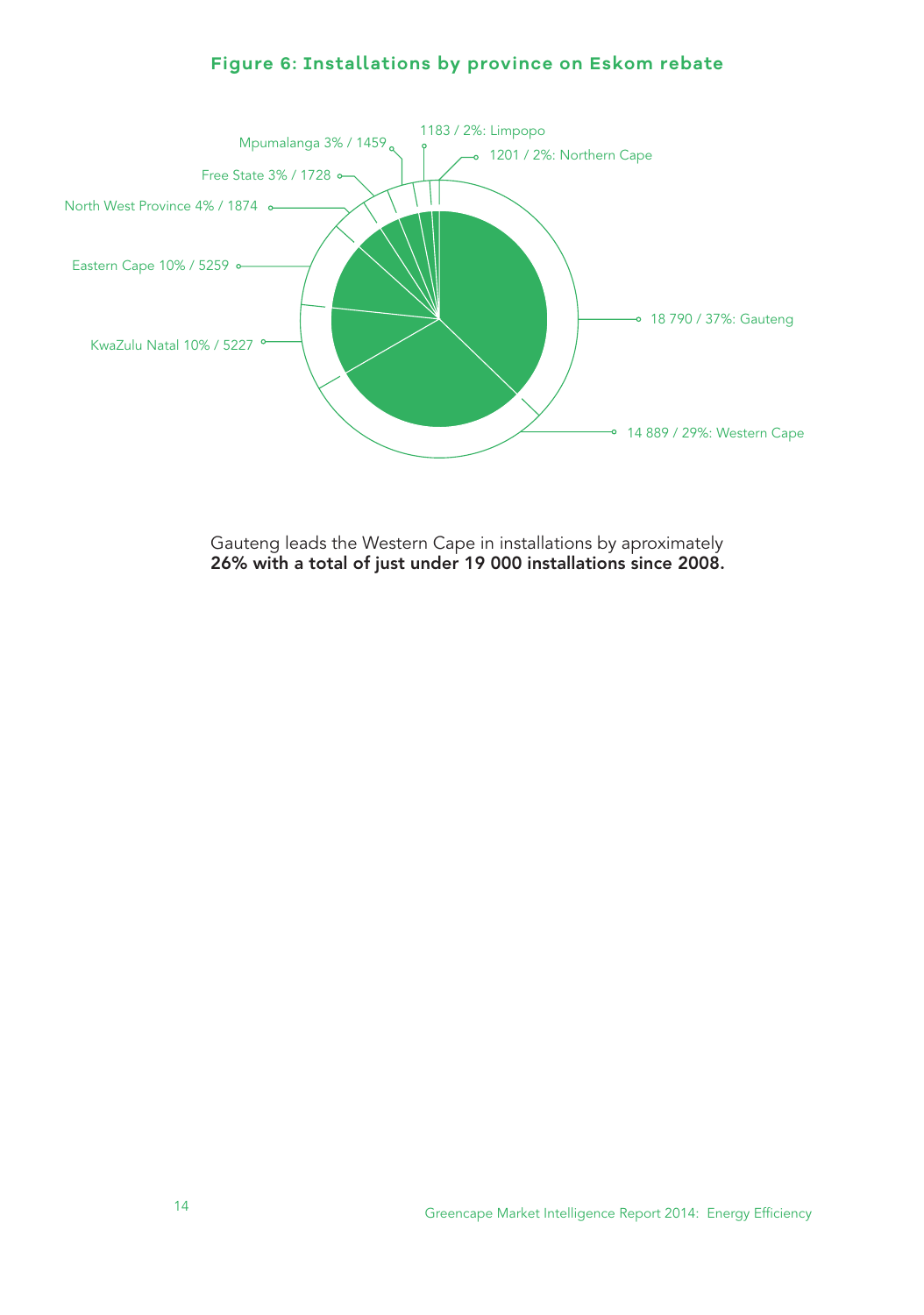

## **Figure 7: Regional market share over time on Eskom rebate by percentage**

It is interesting to note that installations in KwaZulu-Natal have tapered off significantly since 2008. But it must also be noted that the 2008 base was very small. KwaZulu-Natal remains in the top four installing provinces. The Western Cape saw substantial growth in 2009 and 2010, with a notable drop-off since 2011. While the Eastern Cape, North West and Free State's share of the market is quite small, these three regions did not see such a steep drop in installations as the two big provinces.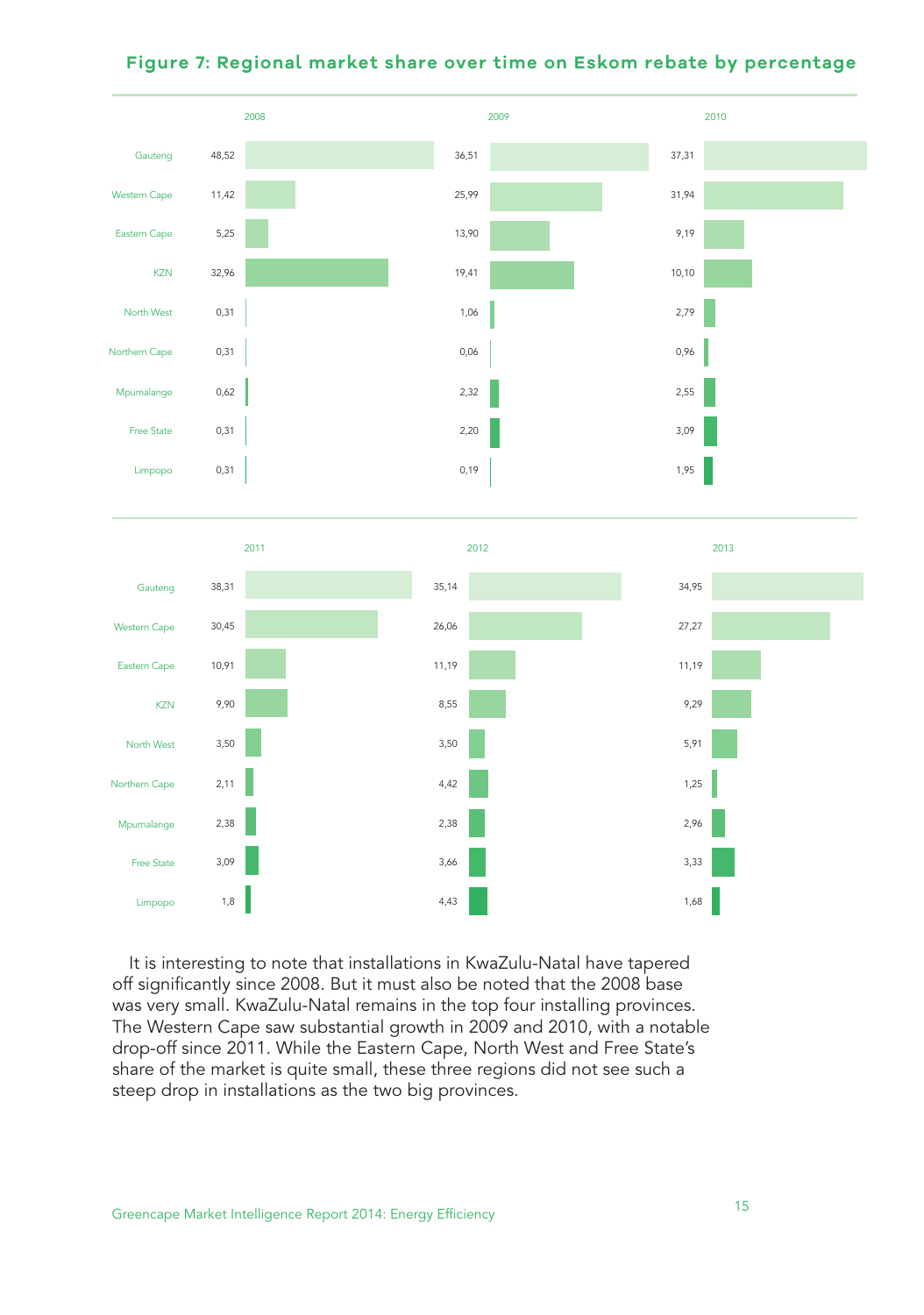Figure 7 represents the growth or decline in installations per province over the rebate period. Initially, Limpopo, Northern Cape and Mpumalanga saw slow uptake and growth and then a fall-off after 2012. This was more evident in Limpopo and Northern Cape than Mpumalanga, which showed a more gradual decline after 2012.

The fact that the Free State and North West had a slow start but have shown continuous growth in the last five years is significant. Both provinces picked up significantly after 2012. The Eastern Cape, while representing a substantially bigger share, follows the trend with a fall-off after 2012, although at a very gradual rate. KwaZulu-Natal, which has seen a constant decline in installations since the beginning, is now being trumped by the Eastern Cape. Both Nelson Mandela Bay and Ethikweni municipalities have had a SWH programme running for at least two years, although their impact is not visible in the regional performance.

The Western Cape had steep growth till 2010 with a marked dropoff since then and a very slight recovery in 2013. Gauteng, by contrast, recorded a sharp drop-off from 2008. This would indicate that a large number of the installations in 2008 were due to consumers holding off on installing SWH till the implementation of the rebate programme. The region then grew until 2011, with a steep decline until 2012 and a slight recovery in 2013.



### **Figure 8: Individual provincial growth in installations on Eskom rebate by percentage**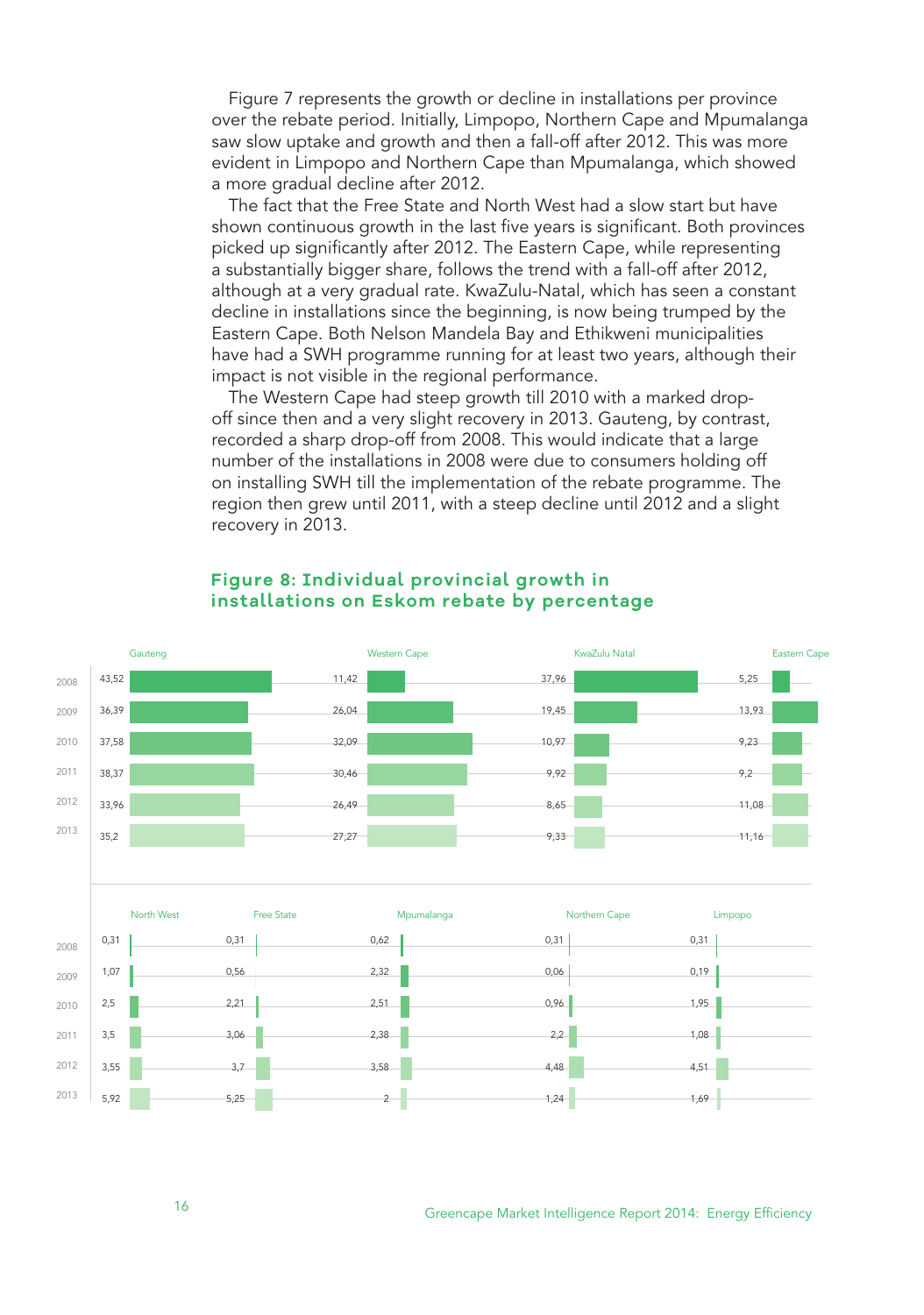

#### **4.1.2.3. Industry performance by system size**

## **Figure 9: Installations by tank size on Eskom rebate**

When it comes to the relative market share of different system sizes, it is clear that at the start of the subsidy programme,  $300 \ell$  systems were far more popular than the smaller sizes, especially 150  $\ell$  systems. This changed significantly in year two with 150 ℓ systems continuously growing in popularity. It appears that people with a higher Living Standards Measure (LSM) who were ready to install at the beginning held back for the subsidy announcement. This means that they would probably have installed without a subsidy but with a subsidy looming, they held back until it was introduced, effectively distorting the market in the hope of a future subsidy.

The fact that installations of 150  $\ell$  systems kept growing without a decline at any point indicates that the market for SWH is shifting from an affluent market to a middle-class market. This could be a positive signal for the industry as it shows a more stable, continuous demand for a reduction in the cost of household energy compared to high LSM individuals targeting high subsidies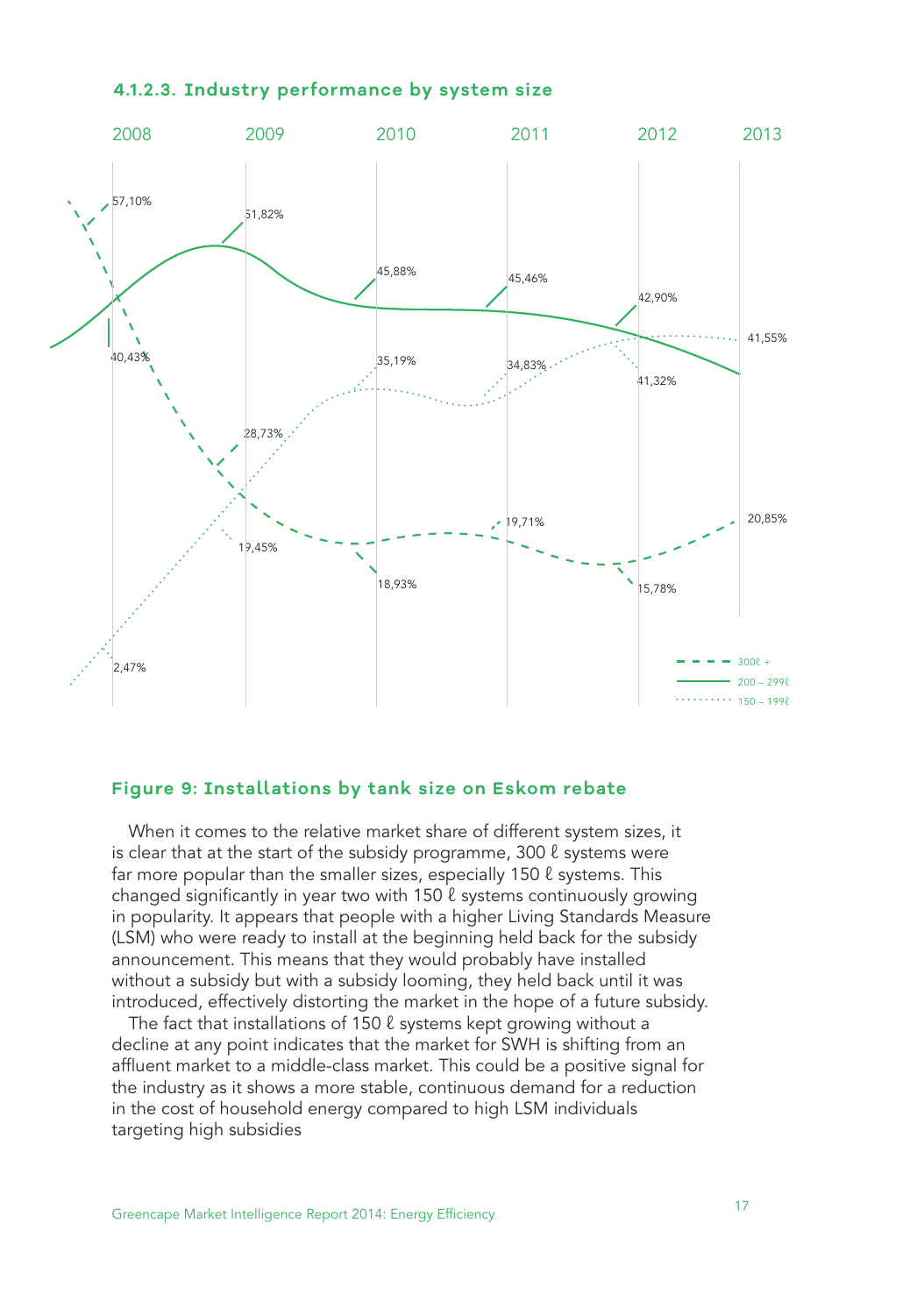### **Figure 10: Installations by tank size per province on Eskom rebate**

Key to Tank Sizes  $300\ell + 200 - 299\ell$  150 – 199 $\ell$ 



When considering tank size per province, it is interesting to note that 300ℓ systems are considerably more popular in KwaZulu-Natal and the North West than any other regions. By contrast, the Western Cape − the region with the second highest number of installations and a fairly high average LSM − has a very small penetration of 300  $\ell$  systems.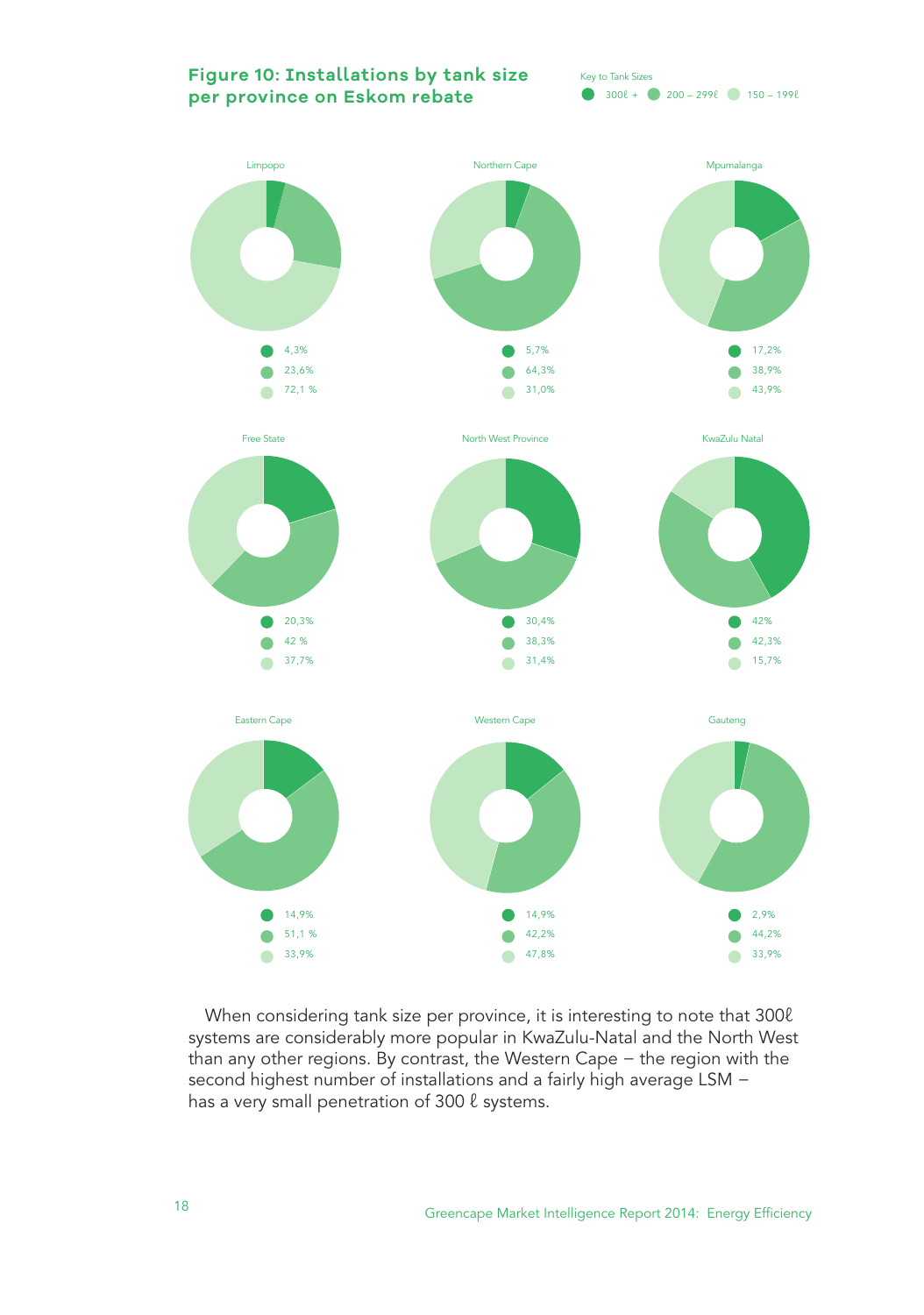## **Figure 11: Imports of SWH 2007 to 2013 Imports of SWH to South Africa by Country 2007 – 2013**



The Department of Trade and Industry (DTI) provided data on the import and export of SWH for the period 2007 to 2013. Figure 11 shows the countries of origin of different systems. These are, however, a mix of high- and low-pressure systems. From the DTI data, it is clear that most imported SWH come from China. The data do not specify system size or unit numbers. They report the value of imports or exports in rand and container mass. From this, a system count is derived based on a weight estimate. The total SWH imports for the period are reported to be valued at R91,1 million, with an estimate of 77 510 units. This number seems very low considering that more than 200 000 low-pressure units were installed during this time. There are only three local manufacturers of low-pressure systems with a very small share of the market.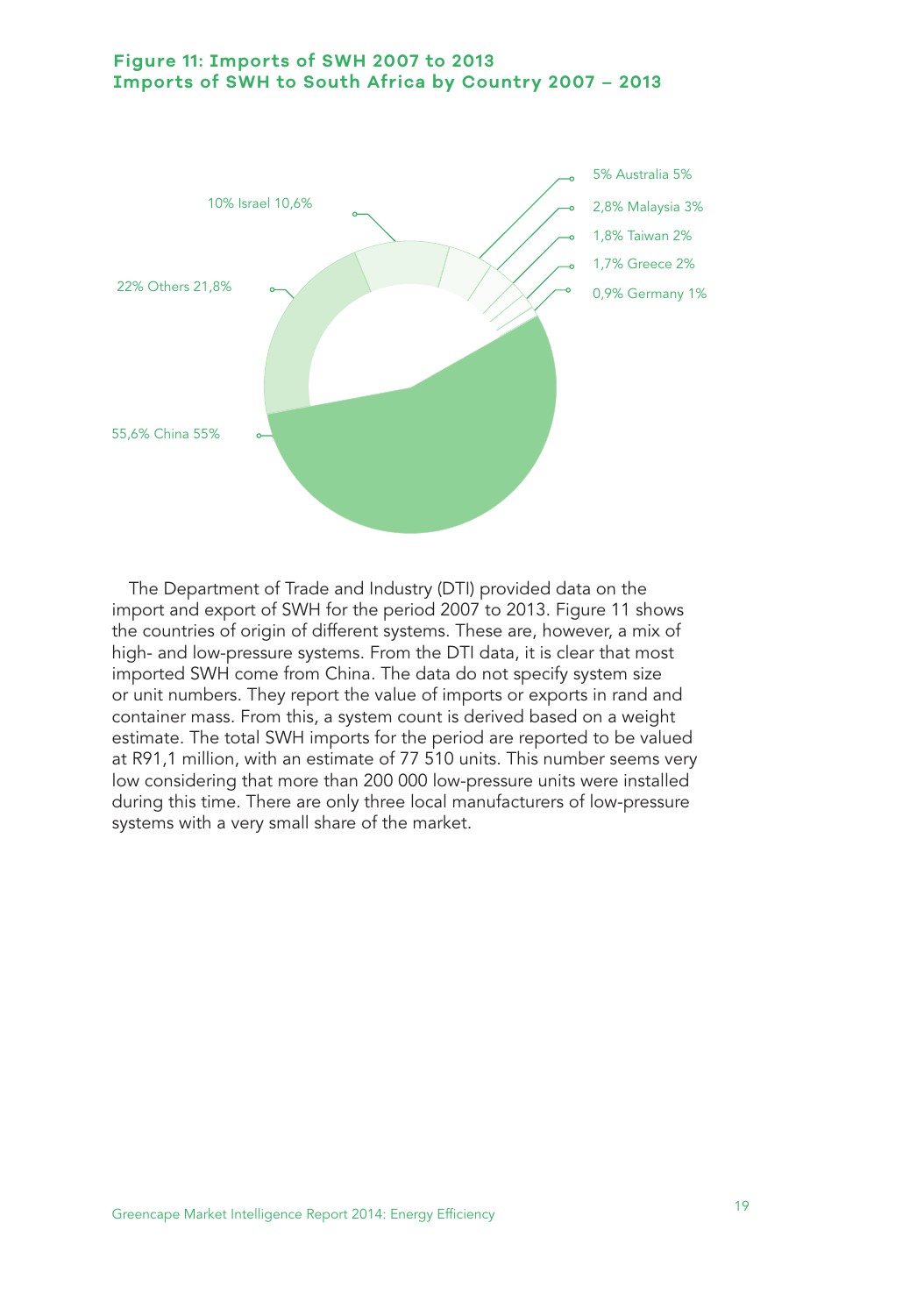

With a value of just R4,2 million, SWH exports from South Africa are very low and go primarily to destinations in the Southern African Development Community (SADC) or elsewhere in Africa. In this data, there is a 12% 'other' category, which according to the DTI includes destinations such as Algeria, Antilles, Congo, Ivory Coast, Kenya, Madagascar, Mali, Reunion, Seychelles, Somalia, Nigeria and Uganda.

SADC and other African destinations are the only countries that do not require compliance to international standards. Other potential export markets − such as South Africa's BRICS partners, Europe and the USA – are closed to local manufacturers. This is because these markets require testing to the Solar Keymark or ISO standards and no local manufacturers have the required international test certificates. The local standards for testing SWH do not align with international standards and they are not acceptable to international customers. This is an issue that could be addressed in future by adopting acceptable international standards.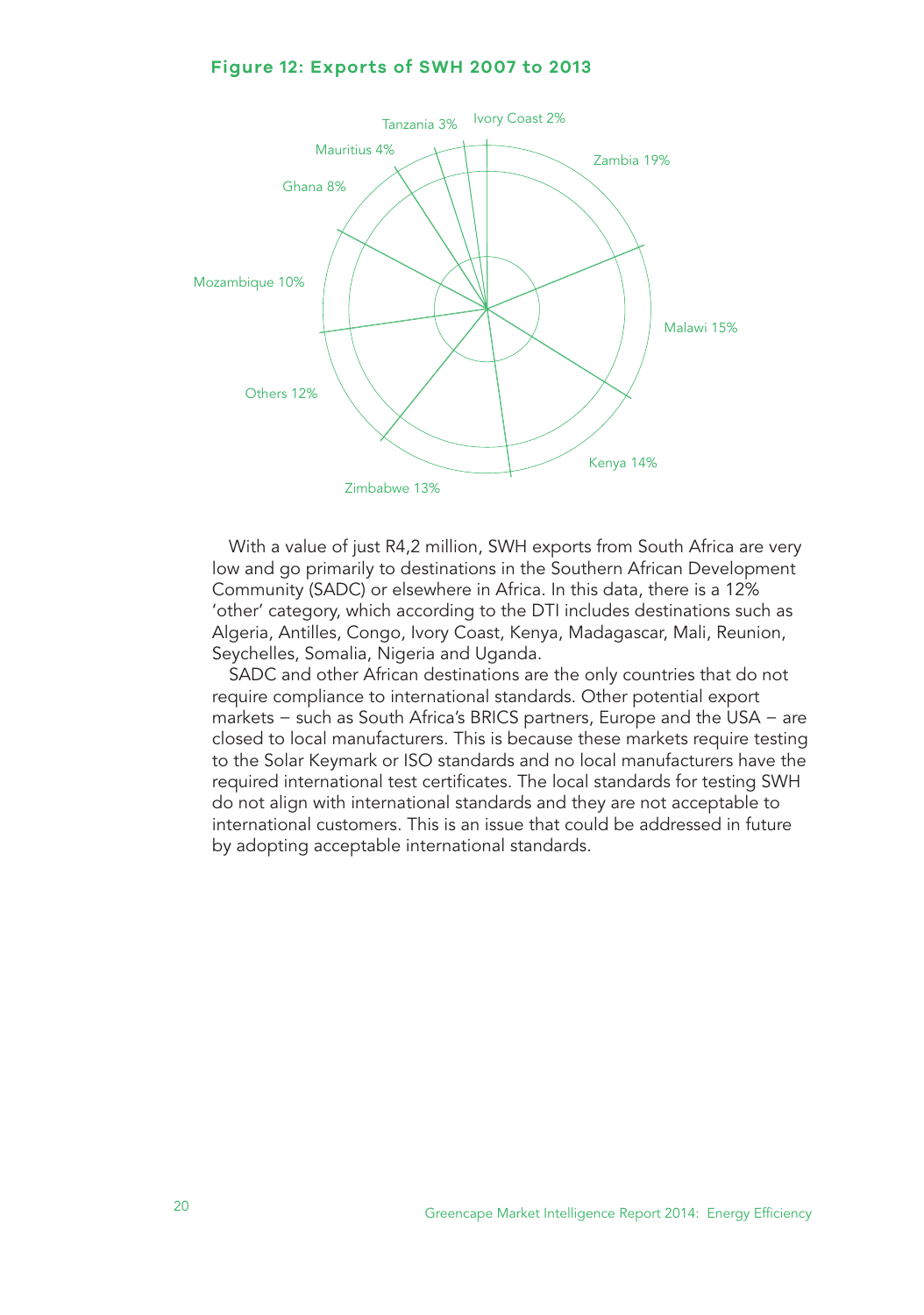### **4.2. Energy-saving lights**

Up to 95% of the energy emitted by incandescent bulbs is in the form of heat while only 5% is light, making these bulbs inherently inefficient. In addition, incandescent lights only last around 1 000 hours. This means they have a significantly shorter lifespan than energy-saving lamps such as compact fluorescent lights (CFL), which can last up to 12 000 hours; or LEDs, which can last up to 50 000 hours. The DOE reported at COP 17 that incandescent bulbs will be phased out in South Africa from 2016. To date, there is no clarity about the status of this initiative.

Eskom reported that it has replaced 56,8 million CFLs since 2005. This number only represents the domestic mass roll out, excluding any retail sales or other programmes. It indicates a rough estimate of a minimum replacement market of approximately 7 million globes per annum. Of note is the sharp drop in installations in 2008-2009 and the slow recovery after that. This actually indicates a real market minimum of closer to 4,5 million lights per year.



### **Figure 13: installations of CFL lights since 2005**

.............. Total Units installed to date

<sup>-------</sup> Units installed per year